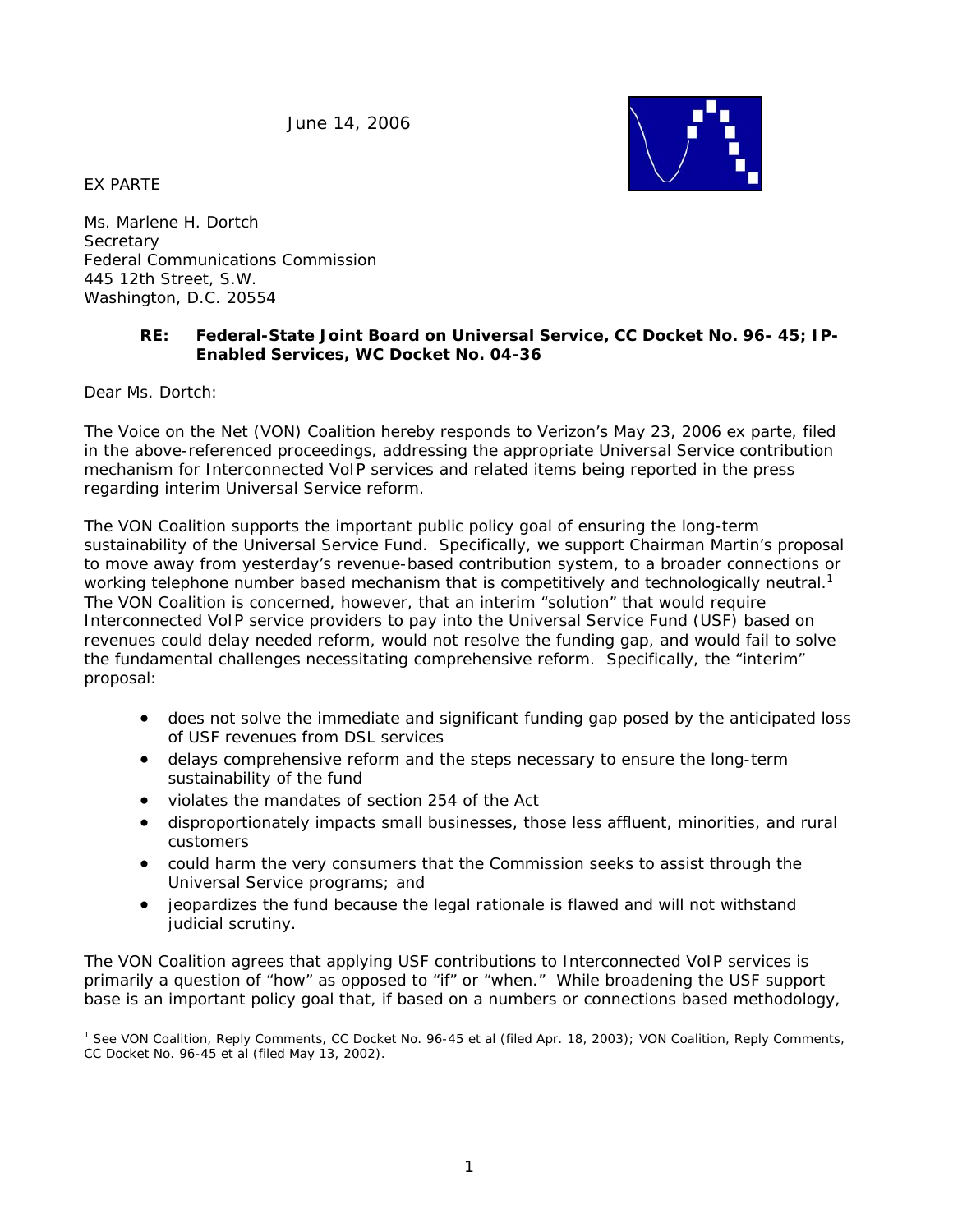will ensure that Interconnected VoIP providers contribute on a technologically neutral, equitable, and non-discriminatory basis consistent with section 254, Verizon's proposal to apply an interim revenue-based contribution mechanism as the Commission considers comprehensive USF reform could stifle innovation and further delay broadband-enabled benefits from reaching rural Americans. To this end, the VON Coalition recommends that, instead of potentially putting the sustainability of the Universal Service Fund in jeopardy by adopting the proposed interim measures, the Commission should move promptly to adopt comprehensive reform measures that ensure the sustainability of the fund, meet the other statutory requirements of section 254, and at the same time, take steps to allow VoIP to dramatically improve broadband adoption rates and rural communications, including making calling more affordable, rural jobs more plentiful, and rural phone competition more robust.

## **I. Advancing a Sustainable Universal Service Mechanism.**

America's Universal Service system has been a cornerstone of our telecommunications policy for over 70 years – enhancing the value of the network and increasing our quality of life in immeasurable ways. Yet for all its past success, Universal Service support today is at a crossroads. The VON Coalition shares the concerns of the Commission, industry stakeholders, and rural consumers that the current funding mechanism is inadequate and does not ensure a sustainable USF. Unfortunately, the reported interim measure to assess Interconnected VoIP provider revenues does very little to correct the real problems with the current contribution methodology. In fact, the Commission's record on USF contribution reform reflects a growing consensus that a revenue-based contribution methodology will not be sufficiently durable to withstand the rapid consumer adoption of wireless services and other advanced technologies.

Indeed, it appears that the most dramatic impact to the USF fund will be the potential loss of \$350 million annually when/if the Commission's interim requirement for ILEC DSL contributions expires in July of this year. It is for these reasons that the Commission is faced with the necessary task of engaging in wide-ranging reform to ensure the long-term sustainability of the fund. An attempt to prop up the fund temporarily on the backs of VoIP consumers is fraught with legal and operational difficulties and will not meet the mandates of section 254.

**Contributions from Interconnected VoIP providers will not suffice as a replacement for lost DSL contributions.** Verizon's May 23, 2006 *ex parte* and the reported interim proposal begs the question whether USF contributions based on Interconnected VoIP revenues are intended to cover previous ILEC DSL contributions, currently scheduled to expire in July. There are several reasons why VoIP revenue-based contributions would do little to offset DSL contributions.

First, the interim proposal creates an immediate and significant Universal Service funding gap. USF assessments on DSL services currently total approximately \$350 million per year.<sup>2</sup> There is an enormous difference in the number of subscribers of DSL and VoIP. USF contributions from the 3% (approximately 4.2 million) of all adult Internet users who say they have some sort of VoIP service could not come close to replacing contributions from the 50% (approximately 42 million) of all home broadband connections that are served by DSL. Such a tiny group of VoIP consumers cannot replace the revenues generated by the millions of DSL consumers. The disparity is even greater when subtracting the approximately 2.5 million cable-based VoIP subscribers that already voluntarily pay into the fund at the wireless safe harbor rate: leaving only 1.7 million VoIP subscribers, who currently contribute as end-users of telecommunication

 <sup>2</sup> An August 5, 2005 report from Medley Global Advisors estimates that \$350 million in payments to the USF from DSL providers would be waived by the Commission's *Wireline Broadband Order*.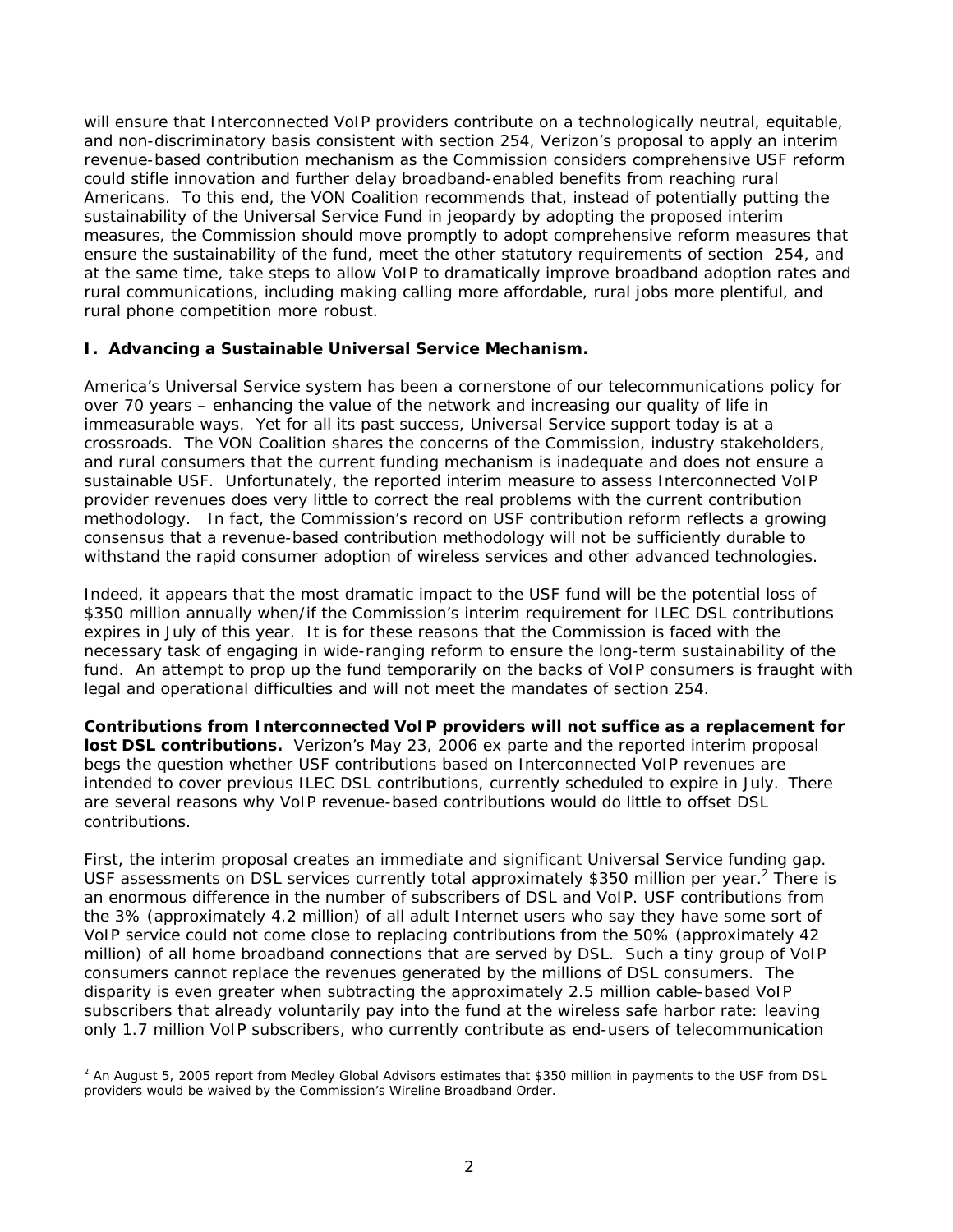services, to make a dent in the shortfall. Even applying the current wireless safe harbor revenue-based contribution methodology would likely raise *less than one twentieth* of what the Commission would lose by letting DSL USF contributions expire.<sup>3</sup> Thus, relying on VoIP to cover the funding gap will only further exacerbate and compound USF funding shortfalls. In addition, new collections from interconnected VoIP consumers would necessarily be delayed by the time needed for VoIP providers to create from scratch new back office and billing systems necessary to make the requisite filings, track and disaggregate traffic, as well as passing through USF contributions to end users.<sup>4</sup>

Second, although the sustainability of the Universal Service Fund is at a crossroads, VoIP adoption is just one small aspect of the real challenges putting pressure on the USF. The current contribution base of interstate, end-user, telecommunications revenues is shrinking due to shifts in consumer use of long-distance communications services, while obligations from the high-cost fund are increasing. LECs continue to see losses in access lines and related revenue due primarily to mobile phone substitution (approximately 18 million consumers have substituted wireless for wireline), 5 and broadband adoption (*e.g.,* dropping millions of second phone lines once used for dial-up Internet access). These reductions in lines have cost the USF billions of dollars. VoIP is but one small challenge to the fund, but the VoIP industry is being asked to bear the burden of these changing market dynamics by paying the highest USF contribution rate.

Third, requiring direct assessment of Interconnected VoIP service providers would result in "double-counting" of revenues that must be rectified. Interconnected VoIP providers currently access the PSTN through the purchase of telecommunications services as end-users from LECs and are charged a pass-through of the USF contribution currently directly assessed on their underlying telecommunications carriers. In order to avoid double contributions for the same service, revenues derived from the provision of service for resale (commonly referred to as carrier's carrier revenues or wholesale revenues) are not subject to USF contributions where the retail provider contributes.<sup>6</sup> Thus, the contributions assessed on interconnected VoIP providers would necessarily be offset by eliminating the contribution that the underlying telecommunications provider currently pays on the same revenues, further exacerbating the funding shortfall.

<sup>-</sup><sup>3</sup> Assuming a 10.9% contribution factor (2Q2006) on 28.5% of retail revenues as proposed in Verizon's ex parte, applied to an estimated 4.2 million interconnected VoIP subscribers (excludes non-interconnected VoIP services like peer-to-peer services). The 4.2 million figure was gathered from the TIA's *2006 Telecommunications Market Review and Forecast*  (Telephia, however, indicates a lower number of 3.9 million households as of January 2006), subtracting the estimated 2.5 million cable VoIP subscribers that already contribute to the Universal Service Fund. Contributions would equal about 75 cents per month per subscriber for a \$25/month VoIP service. Applied to the estimated 1.7 million non-cable VoIP subscribers who pay indirectly, rather than directly, and the revenue model would raise an estimated \$15.4 million/year – or less than one twentieth of the estimated \$350 million a year lost from DSL contributions.

<sup>4</sup> As argued by Verizon several years ago when AT&T proposed to change the contribution methodology while the Commission was considering broader reform of the USF contribution mechanism; "the present Universal Service assessment and collection system is already burdensome for carriers. Carriers must provide quarterly reports to the USAC, along with a fifth, annual report." Verizon Comments filed April 12, 2002, CC Docket 96-45. Verizon has also argued that a USF contribution change would take 12 months to implement, while Qwest has suggested 18 months.

<sup>&</sup>lt;sup>5</sup> In-Stat reports that about 9.4% of U.S. wireless subscribers (18.8 million) already use a wireless phone as their primary phone. By 2009, between 23% and 37% (as many as 74 million) U.S. wireless subscribers are expected to use a wireless phone as their primary phone.

<sup>6</sup> The Commission recognized the "double counting" problem when it declined to count wholesale revenues in the contribution base, reasoning that counting such revenues would competitively disadvantage resellers. *See Federal State Joint Board on Universal Service,* Report and Order*,* 12 FCC Rcd 8776, 9206-07 ¶¶ 843-47 (1997).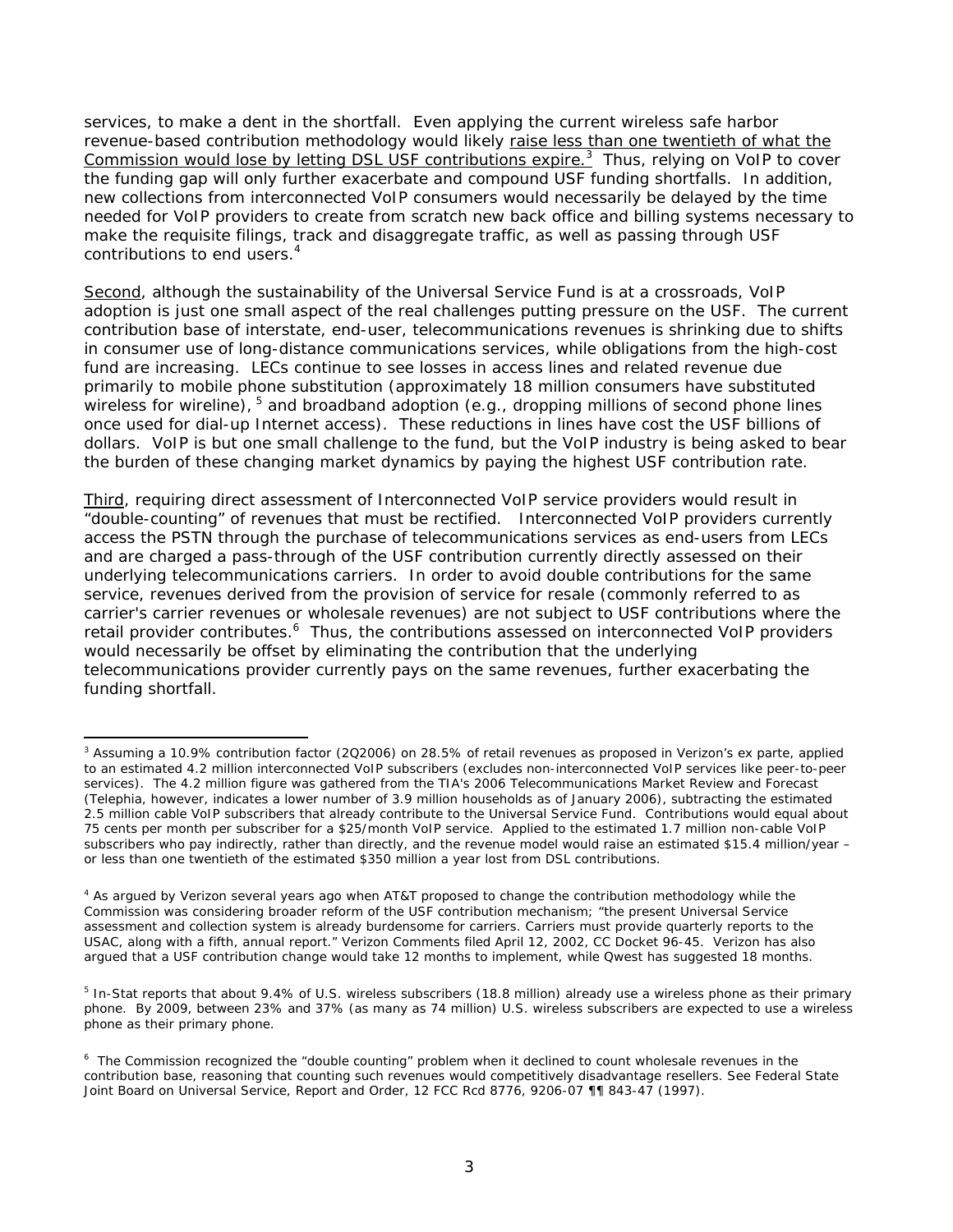The only way to address the magnitude of the funding shortfall is through immediate and comprehensive Universal Service contribution reform. The interim proposal would create a new funding gap and necessarily delay comprehensive Universal Service reform.

## **Adoption of the proposed "interim fix" could delay much needed comprehensive Universal Service reform.**

Under the interim proposals being discussed, Interconnected VoIP providers would first be required to develop new technology and systems (*e.g.,* to track and disaggregate traffic, to revise billing statements, etc.) to contribute to the USF based on revenues, and then, a short time later, rip out those systems and install new systems based on a telephone number based contribution mechanism (or whatever other contribution mechanism the Commission or Congress adopts as part of comprehensive Universal Service reform.) A single change in USF contribution mechanism, let alone two changes, requires significant time and adjustments. Furthermore, contributions would be necessarily delayed by the 12 to 18 months that ILECs say any transition in contribution methodology would require.<sup>7</sup> Subjecting Interconnected VoIP services to a double transition could needlessly stifle VoIP and broadband growth and unnecessarily delay the comprehensive USF contribution methodology reform since it would not be logical for a new transition to commence before the first is complete.

Adoption of an interim approach would also run afoul of equity and equality mandates of the Act. A revenue-based system would add new administrative challenges that are unique to VoIP services essentially requiring guesswork as to which aspects of a service that converges CPE, voice, and data are interstate, and which aspects of international traffic are subject to USF. For example, for a converged wireless device that both offers a CMRS voice service for some locations and a wi-fi VoIP service for indoor areas where a CMRS signal may not extend, it would be difficult for the carrier to charge two different Universal Service rates for what may be the same service. These converged services benefit consumers and businesses, but significantly hamper efforts to distinguish appropriate revenues for USF calculations. Also, because an increasing number of consumers are benefiting from voice services offered for a fixed monthly rate that do not differentiate between local or long distance calls, applying the current revenuebased assessment methodology to VoIP would be inherently inefficient because it seeks to recover non-traffic sensitive costs on a usage-sensitive basis.

**Assessing interconnected VoIP providers at the reported rate of 64.9% violates the basic requirements of section 254.** Whereas a working telephone numbers-based or connections based contribution approach ensures that Universal Service support is specific, predictable, and sufficient as required by section 254, an interim measure requiring interconnected VoIP providers to contribute based on a "safe harbor" that was established without accurate accounting and traffic studies is arbitrary, inaccurate, and unpredictable.  $8$  The record does not reflect any data to support the 64.9% rate, nor has Verizon explained why its suggested shift in contribution burden would be equitable and non-discriminatory as required by the section 254.

Moreover, although the record does not reflect a variation in calling patterns between VoIP consumers and mobile users, the reported VoIP safe harbor is *more than double* the increased safe harbor for wireless providers reportedly being considered by the Commission. Without

 <sup>7</sup> Verizon estimates that a change in collection methodology takes a year to implement while Qwest suggests it takes 18 months.

<sup>&</sup>lt;sup>8</sup> See Verizon Comments filed April 12, 2002, CC Docket 96-45.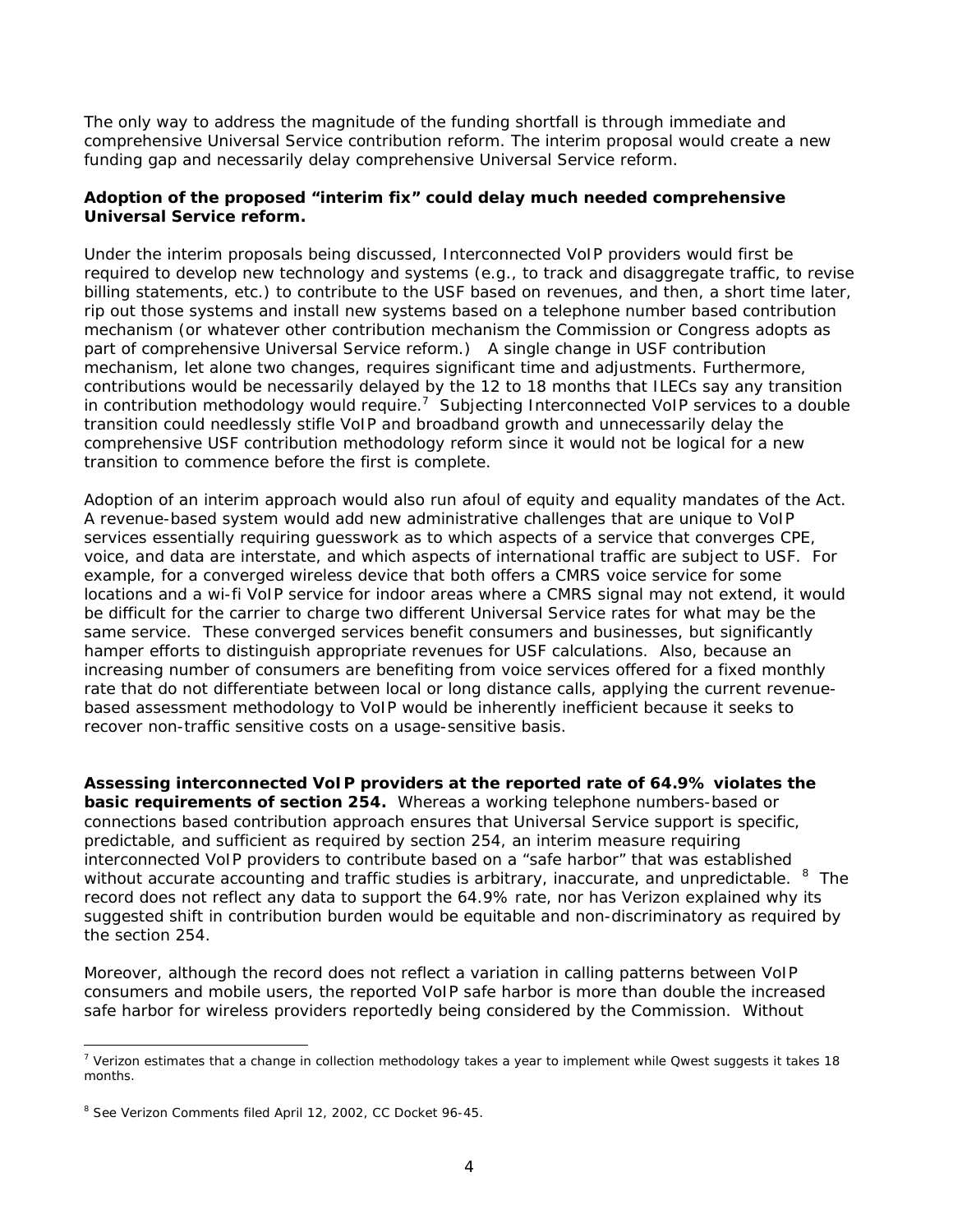adequate data and justification, this large disparity violates the requirement that all providers contribute equitably to Universal Service. Even Verizon presumably recognizes that assessing interconnected VoIP providers at a rate that is different from the wireless safe harbor would not be equitable and nondiscriminatory, as required by section 254.<sup>9</sup>

More importantly, the record is devoid of any data that suggests a 65% safe harbor relates at all to the usage patterns of interconnected VoIP traffic. In fact, the Commission itself has previously ruled that it is unable to tell what portion of VoIP traffic is intrastate or interstate.<sup>10</sup> There is also no reason to believe that Interconnected VoIP consumers utilize their service as a substitute for interstate services more than wireless users – both of which generally offer consumers similar flat-rate pricing models that are not affected by the geographic location of the calling and called parties. Even the "Fair Share Plan" for Universal Service developed by the KeepUSF Fair Coalition, representing rural groups and advocates for the continuation of a revenue based contribution mechanism, has not advocated for a 65% revenue safe harbor for VoIP but has instead suggested a safe harbor cap of 12-15% for Interconnected VoIP.<sup>11</sup>

If, however, the Commission is able to justify this inequitable and discriminatory treatment of Interconnected VoIP providers, the VON Coalition agrees with T-Mobile's June 6, 2006 *ex parte* letter regarding the ability of VoIP providers to utilize reliable traffic studies to measure their actual interstate VoIP revenues without pre-approval of their methodologies. As stated by T-Mobile, "[n]ew rules requiring VoIP providers to use the Commission's safe harbor percentage instead of traffic studies or mandating pre-approval of the methodology used for interstate VoIP traffic studies would be particularly unsound given the absence of any record support for a specific VoIP safe harbor threshold."

Finally, the interim measure imposes inordinate burdens on consumers choosing to utilize VoIP technology rather than the more limited, less robust circuit switched technology, which directly contradicts the section 254 mandate that the Commission ensure that consumers in all regions of the Nation have "access to advanced telecommunications and information services."

### **Adopting an interim, rather than comprehensive proposal, disproportionately harms small businesses**.

Applying an interim revenue-based contribution mechanism to Interconnected VoIP providers disproportionately harms small businesses. One of the distinct advantages of VoIP is that almost anyone with a good idea and an Internet connection can now become their own Internet-based

1

<sup>9</sup> Verizon May 23, 2006 *ex parte*. Although the VON Coalition believes that any proxy without supporting traffic studies violates section 254, it agrees with Verizon that, if the Commission were able to legally justify an interim revenue-based contribution methodology, interconnected VoIP services have "strong parallels" to wireless services in the way that consumers utilize the services.

<sup>10</sup> In the *Vonage Order*, the Commission correctly concluded that VoIP providers have "no means of directly or indirectly identifying the geographic location" of the party using their service via an Internet connection." *Vonage Holdings Corp. Petition for Declaratory Ruling Concerning an Order of the Minnesota Public Utilities Commission,* Memorandum Opinion and Order, 19 FCC Rcd 22404 ¶ 23 (2005). Thus, under the Commission's traditional "end-to-end" analysis – which defines calls as interstate or intrastate based on the location of the two parties to the call -- there is simply no way for the service provider to tell whether a particular call is interstate or intrastate. *Id.* ¶¶ 23-32. Moreover, IP technology allows a single call to be directed simultaneously to multiple devices at multiple geographic endpoints – some of which may be intrastate and some of which may be interstate. The Commission itself acknowledged this aspect of IP technology in the *IP-Enabled Services NPRM*, noting that "[p]ackets routed across a global network with multiple access points defy jurisdictional boundaries." *IP-Enabled Services,* Notice of Proposed Rulemaking, 19 FCC Rcd 4863 ¶ 4 (2004). Although for originating calls the Commission's E911 order requires the provider to have a registered address (which may not match the user's LATA boundary), the other endpoint(s), the path they take, and the location of a call terminating on another VoIP network may not be known , including whether they are within the same LATA boundary.

<sup>11</sup> Keep USFFair *ex parte*, WC Docket No.05-195 et al (Aug. 15, 2005)(In addition to a numbers based assessment, the Commission should: "[e]stablish a contribution factor cap to be applied to the revenue-based approach, e.g., somewhere between 12 and 15 percent of revenues derived from interstate telecommunications (including VoIP)."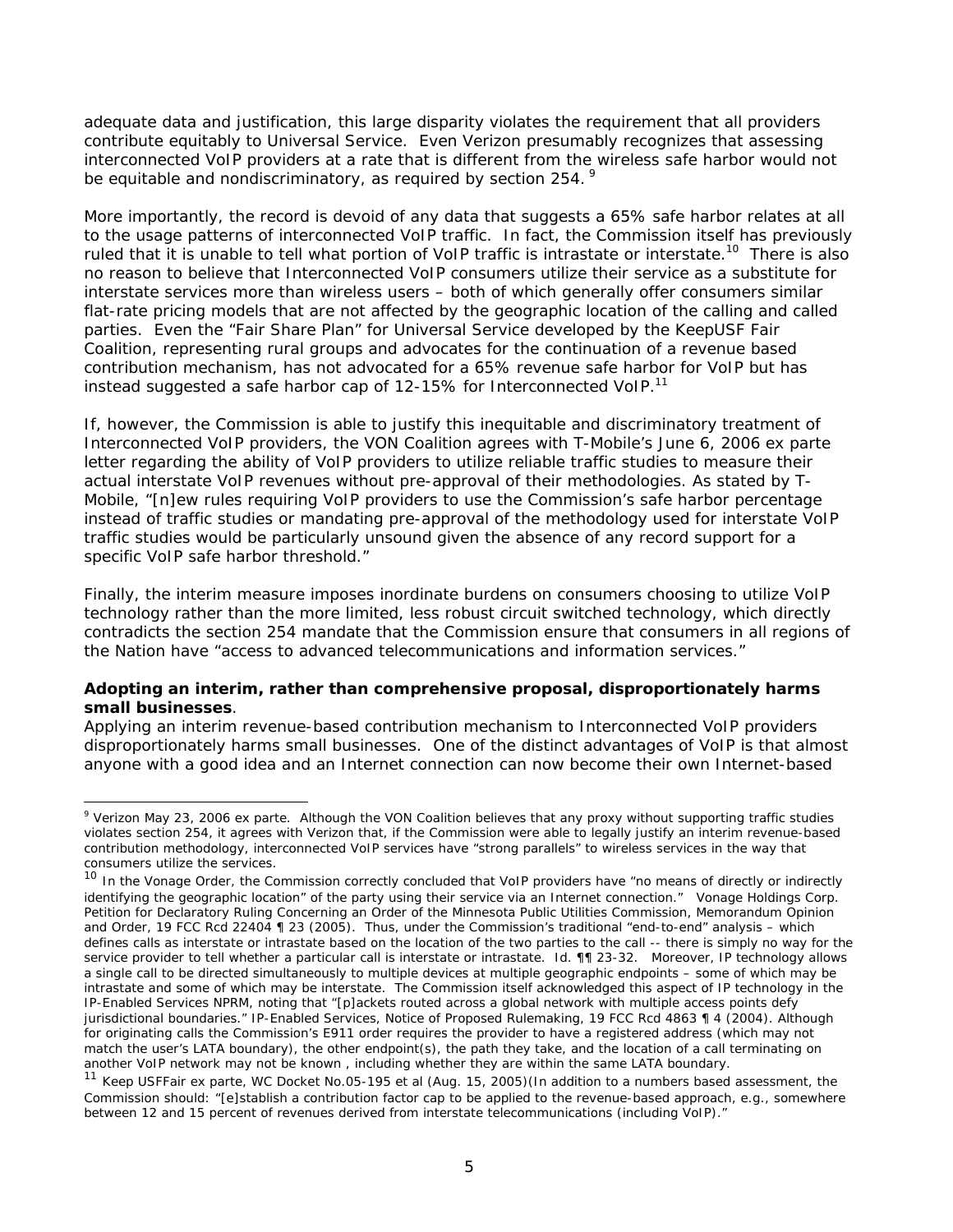voice provider. This low barrier to entry is enabling the kind of voice competition envisioned by the 1996 Telecom Act. As a result, VoIP providers are much more likely to be small businesses serving small businesses – the economy's engine for job creation and economic growth. It is reasonable for the Commission to conclude that the majority of the unaffiliated, unregulated VoIP providers affected by the contemplated obligations are "small businesses."<sup>12</sup> Given the number of small VoIP providers that would be impacted by the USF rules being contemplated, the Commission should engage in the careful analysis required by and ensure compliance with the Regulatory Flexibility Act.

Also, importantly, an unreasonably high USF contribution safe harbor would likely discriminate against and disproportionately harm small businesses. Small businesses are much less likely to have the resources needed to obtain traffic studies to help them move out from under an onerous safe harbor, and thus are much more likely to have to rely on the higher safe harbor. The Commission has long expressed a preference for carriers to contribute to Universal Service based on their actual revenues rather than rely upon a safe harbor. The safe harbor has always been a "fall back," and should not be used here, where the effect could be unduly discriminatory.

**An interim revenue-based system could disproportionately hurt some of the very people the Commission is trying to help.** Applying an onerous safe harbor contribution factor, higher than other services, to interconnected VoIP would be regressive and disproportionately disadvantage poor and minority users. Transferring payments from DSL to interconnected VoIP would have the effect of transferring the Universal Service burden from more affluent users to lower income and minority users who are early adopters of VoIP. For instance, a new study by the American Consumer Institute shows that compared to other communication services, VoIP users are more likely to be less affluent and minorities. The study, for example found that 22% of less affluent households earning \$25,000 or less have made a VoIP call from their home – more than double the usage rate of more affluent households in the \$50,000 to \$74,000 a year income bracket.<sup>13</sup> Because VoIP services can often cut phone costs by 40% to 60%, they are often of the greatest benefit to those with the least income. Likewise, VoIP users are also much more likely to be Hispanic, Asian, or African American than the users of other communications services.14

Moreover, imposition of an interim revenue-based system could also disproportionately increase costs for troops calling home.Everyone from the Department of Defense's central command to the troops on the ground in Iraq, Afghanistan, and elsewhere are enjoying widespread use of VoIP to affordably communicate with families, loves ones, and keep America safe. After using VoIP, one Army General recently observed that efforts to connect troops and families using VoIP represent the single greatest boost in morale for the troops in the past 25 years.<sup>15</sup> However

 $12$  More than 200 companies meet the definition of an "Interconnected VoIP" provider based on the number of companies that filed reports with the Commission for E911 purposes in WC Docket No. 05-196. Various analyst reports estimate that seven of those companies control more than 94% of the market. The remaining 193 or more companies that serve the remaining 6% of the market are likely to be small businesses or small providers which collectively serve less than 200,000 customers.

<sup>&</sup>lt;sup>13</sup> The American Consumer Institute, Consumer Pulse Survey (Jan. 2006) shows that the lowest income users were most likely to have made a VoIP call form their home: 22% have made a call from their home for those earning less than \$25,000 a year; 5% for \$25,000 to \$49,000; 10% for \$50,000 to \$74,000; and 12% for those earning above \$75,000 per year.

<sup>&</sup>lt;sup>14</sup> *Id.* The survey showed that 18% of Hispanics, Asians, and other races where likely to have tried VoIP from home, versus only 10% for Caucasians.

<sup>15</sup> *See* http://www.freedomcalls.org/.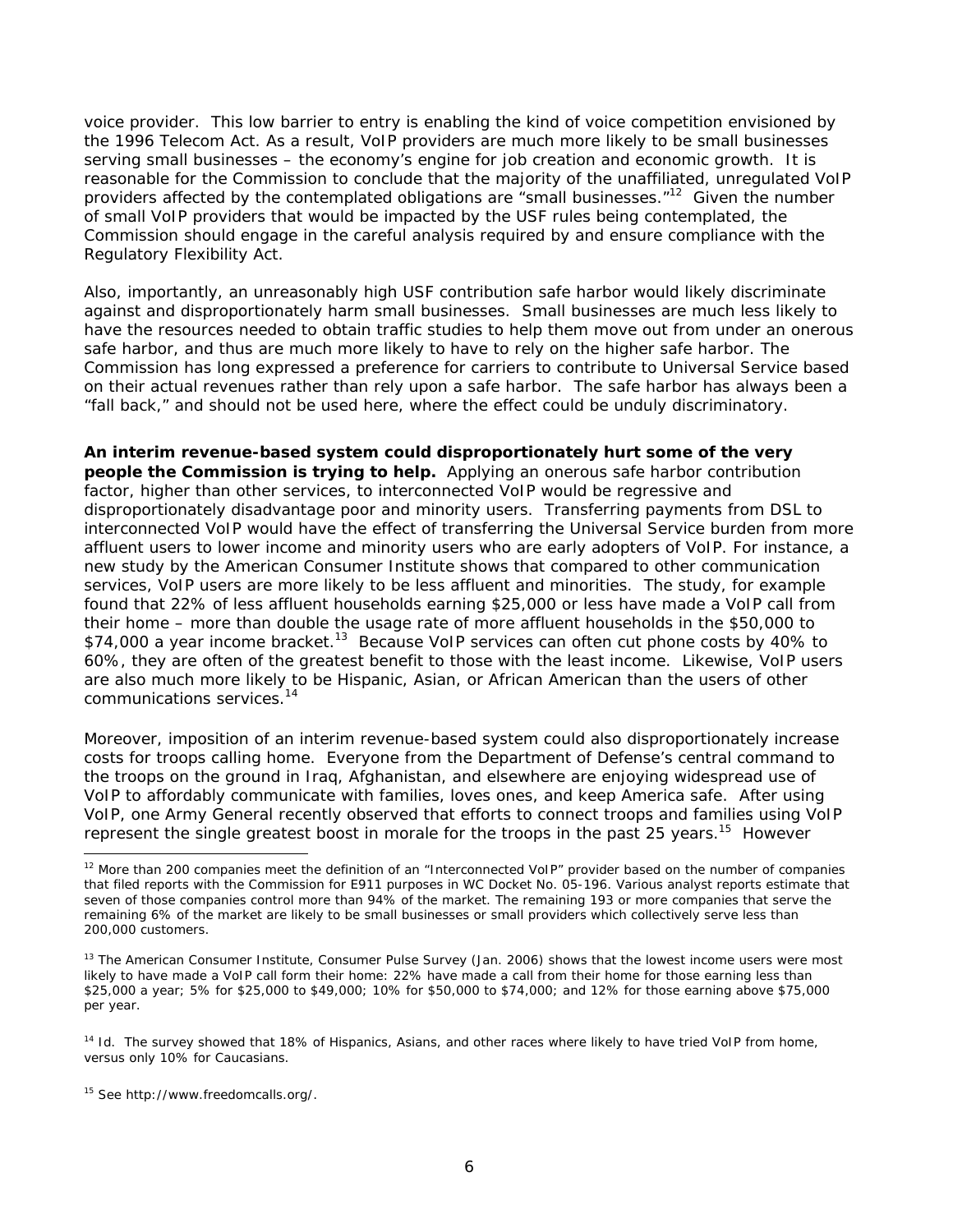when there are significant efforts to provide free VoIP services to every troop serving in Irag<sup>16</sup>. this interim proposal could undermine those efforts. Because VoIP could see substantial and disproportionate cost increases due to the imposition of a revenues-based USF requirement, our troops could see substantial increases in their costs to call home. The U.S. Senate has been so concerned about not increasing troops' costs of calling home that the Chairman of the Commerce Committee recently included the "Call Home Act" as the very first title in his broad telecommunications reform bill. This provision would require the Commission to take actions to reduce the cost of calling home for Armed Forces personnel and evaluate methods of reducing the rates imposed on such calls, including deployment of new technology such as VoIP.

Finally, the interim proposal would harm rural consumers. The VON Coalition believes we are on the verge of vast new Internet-driven voice communications revolution that promises a new wave of benefits and advancements just over the horizon. Technology has advanced to the point that VoIP can help erase the disadvantages of distance that kept rural areas too often in the backwaters of communications choice and economic growth. This communications revolution, driven by new breakthrough Internet voice technologies, can stimulate a new era of rural economic growth and opportunity. Rural Americans have perhaps the most to gain from VoIP and broadband deployment. However, applying the unsustainable revenue-based Universal Service mechanism to Interconnected VoIP in the interim, prior to comprehensive Universal Service reform, could delay comprehensive reform and delay VoIP driven benefits from reaching rural Americans at the same time.

# **II. A Decision that Mischaracterizes VoIP Services Will Not Withstand Legal Scrutiny**

The VON Coalition takes this opportunity to correct various mischaracterizations Verizon makes about interconnected VoIP services in its efforts to justify an interim USF contribution requirement in the absence of a settled regulatory classification for VoIP. Reliance upon Verizon's legal analysis could further jeopardize the Universal Service Fund because the legal rationale presented in the Verizon *ex parte* is flawed and will not withstand judicial scrutiny.

First, Verizon argues that if interconnected VoIP is an information service, that Title II common carrier telecommunications obligations can nonetheless apply to interconnected VoIP services simply because they use telecommunications. By definition, all "information services" provide service "via telecommunications."<sup>17</sup> However, the Commission has previously concluded that "We find generally, however, that Congress intended to maintain a regime in which information service providers are not subject to regulation as common carriers merely because they provide their services 'via telecommunications.'"18 In fact, since *Computer II*, the Commission has made clear that offerings by non-facilities-based providers combining communications and computing components should always be deemed information services.<sup>19</sup>

Second, Verizon argues that "when a VoIP customer makes a call to, or receives a call from,

<sup>1</sup> 16 Ibid.

<sup>&</sup>lt;sup>17</sup> The 1996 Telecom Act defined "information service" to mean: "the offering of a capability for generating, acquiring, storing, transforming, processing, retrieving, utilizing, or making available information *via telecommunications*, and [such term] includes electronic publishing, but does not include any use of any such capability for the management, control or operation of a telecommunications system or the management of a telecommunications service."

<sup>18</sup> *See Federal-State Joint Board on Universal Service,* Report to Congress, CC Docket No. 96-45, FCC 98-67 at 13, 21, 73, (rel Apr. 10, 1998) ("*Report to Congress*").

<sup>19</sup> *See, e.g., Computer II Phase II Recon. Order*, 3 FCC Rcd at 1153 n. 23; *Decreased Regulation of Certain Basic Telecommunications Services*, 2 FCC Rcd 645, 648, ¶ 21 (1987).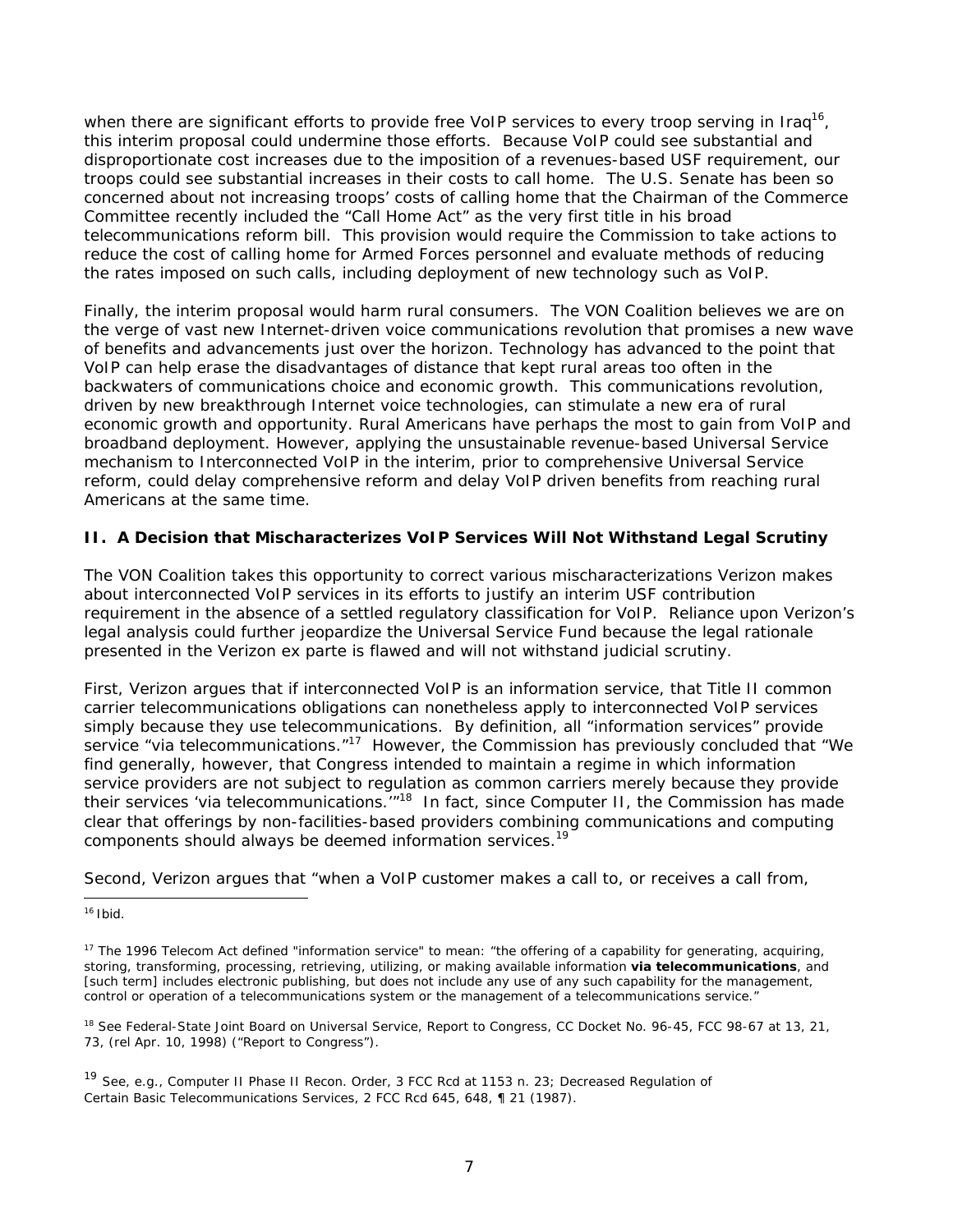the PSTN, the VoIP provider provides a service that includes "telecommunications." However, the FCC has previously rejected such misguided logic. For instance, the FCC has concluded that ISP services connecting to the PSTN to allow a dial-up user to connect to the Internet are appropriately classed as information, rather than a telecommunications service.<sup>20</sup> In addition, a court has specifically found that interconnected VoIP services are appropriately classified as information services.21

Third, interconnected VoIP falls outside of the section 254(d) discretionary authority because, although the software and hardware that an interconnected VoIP service provider sells enables individuals to originate voice communications, all of the actions needed to initiate such communications are performed by the software and hardware, regardless of the underlying transmission facilities, except possibly when it is a part of a converged data service. At no time do the software or hardware devices themselves engage in the "transmission" of information, which is the *sine qua non* of telecommunications. As the Commission has previously found, companies that only provide software and hardware installed at customer premises do not fall within the category of telecommunications because they are not transmission providers. Accordingly, such services cannot fall within section 254(d)'s discretionary authority provision.

Verizon also argues that Interconnected VoIP providers should contribute to the fund under section 254(d) on the grounds of the public interest because they are substitutable services that compete directly against other providers of voice services that contribute to the fund. The Commission has previously found, however, that *"[s]ubstitutability in a particular case, however, is not sufficient under the statute to require Universal Service contributions.*"<sup>22</sup> The Commission has specifically recognized that VoIP should not be considered to be a real substitute for wireline service on previous occasions.<sup>23</sup> Further, the VON Coalition has explained in detail above how imposing a revenue based USF contribution requirement on Interconnected VoIP, prior to comprehensive Universal Service reform, would be contrary to the public interest.

The Commission should do all it can to expeditiously adopt comprehensive Universal Service reforms, and avoid adopting inequitable, discriminatory, costly, and potentially arbitrary interim mechanisms as "band-aid" fixes. By embracing the full promise and potential of Internet voice

<sup>21</sup> *Vonage Holdings Corp. v. The Minnesota Pub. Util. Comm'n.*, 290 F. Supp. 2d 993, 1002, (D. Minn. 2003). The court found, "Vonage's services are closely tied to the provision of telecommunications services as defined by Congress, the courts, and the FCC, but this Court finds that Vonage uses telecommunications services, rather than provides them."

<sup>22</sup> *Report to Congress* at 99.

-

<sup>23</sup> *See, e.g., Unbundled Access to Network Elements,* Order on Remand, 20 FCC Rcd 2533, 2556-57, ¶ 39, n.118 (2005)(reviewing lack of ubiquity of broadband Internet services and concluding that "[a]lthough we recognize that limited intermodal competition exists due to VoIP offerings, we do not believe that it makes sense at this time to view VoIP as a substitute for wireline telephony."). The D.C. Circuit's recent decision, in which it discussed hybrid information/telecommunications services for purposes of CALEA, does not impact the separate analysis of the applicability of USF to VoIP services. The D.C. Circuit's decision is based upon the unique definition of telecommunications carrier in CALEA and does not prejudice the separate issue of whether VoIP is an information service under the Communications Act. The court noted that broadband Internet access services were hybrid services falling outside the scope of the Communications Act as an information service. The court noted that the "Telecom Act differs significantly from CALEA. Unlike CALEA, the 1996 Act does not contain an analogue to CALEA's SRP: While an entity is covered by CALEA if it provides transmission, switching, or the functional equivalent thereof, an entity is covered by the Telecom Act only if it provides "transmission." *See American Council on Education v. FCC*, No. 05-1404, (DC Cir. June 9, 2006).

<sup>20</sup> *Report to Congress* at 73. The Commission explained that "Internet access providers do not offer a pure transmission path; they combine computer processing, information provision, and other computer-mediated offerings with data transport" and that "if the user can receive nothing more than pure transmission, the service is a telecommunications service," and "if the user can receive enhanced functionality, such as manipulation of information and interaction with stored data, the service is an information service." *Id.* at 59.